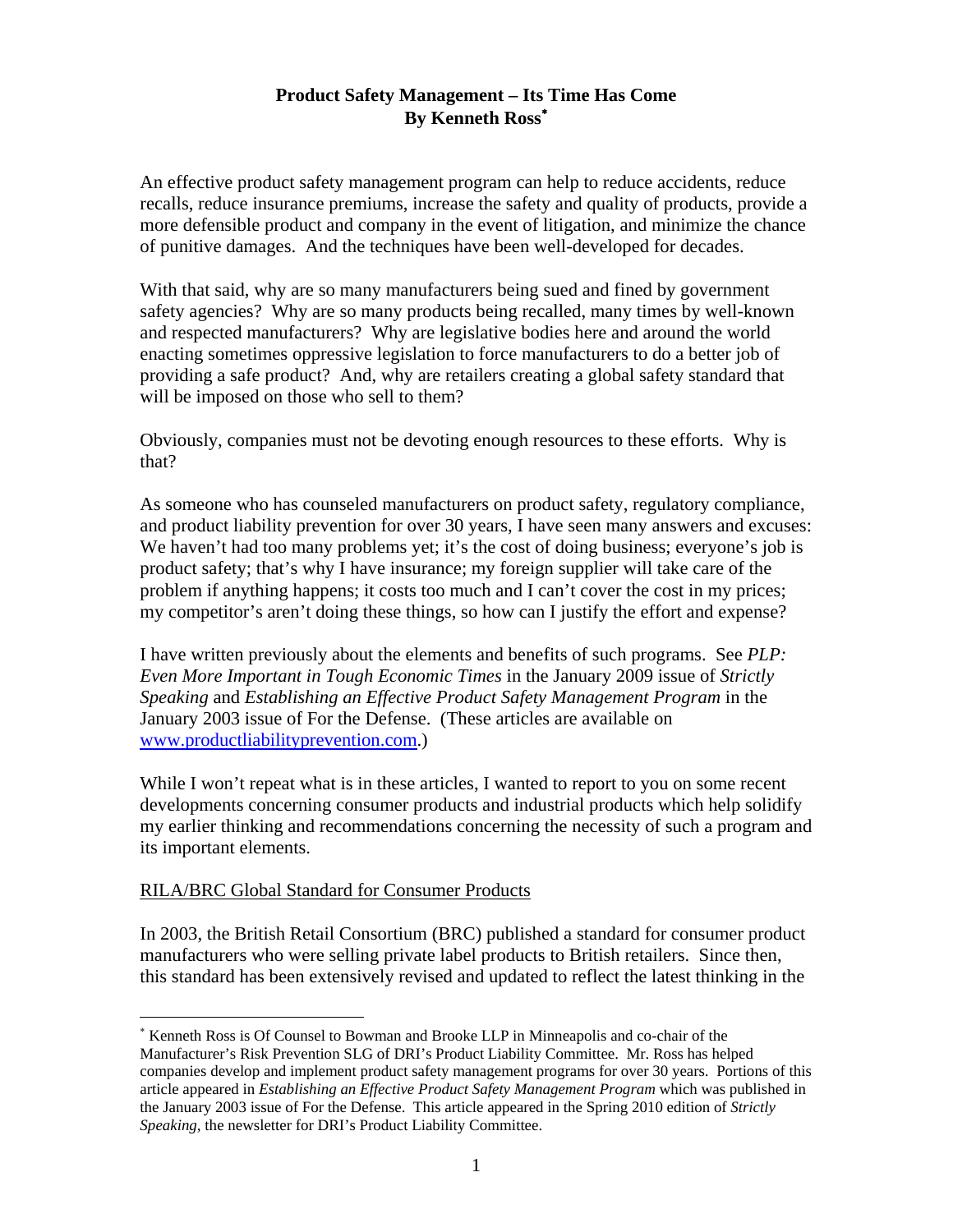production of safe and legal consumer products. Its third edition has been released and BRC is now working with members of the Retail Industry Leaders Association (RILA) to finalize and implement the standard.

RILA members include Wal Mart, Costco, Lowe's, Home Depot, Target, Sears, Walgreens, and Best Buy. BRC members are the leading British retailers.

In the current draft, the standard is described as follows:

The text of the Standard specifies the safety, quality and operational criteria required to be in place within a manufacturing organisation to fulfil obligations with regard to legal compliance and protection of the consumer. It forms a core to the Global Standard for Consumer Products scheme which encompasses a network of approved and accredited certification bodies, employing qualified auditors who audit companies and provide a detailed report assessing the company's compliance with the requirements of the Standard. If successful, the audited company becomes certificated to the Standard and is listed on the BRC Directory of suppliers.

The final draft will be published in April of 2010 with implementation to take place through 2011.

The standard applies to both private labeled products (branded with the name of the retailer or the retailers' brand name) and branded products (branded with the name of the manufacturer). Each retailer will have to decide which of its suppliers will be subject to the requirements of the new standard. I suspect that most will concentrate first on smaller manufacturers of private label products whose manufacturing facilities are in foreign countries.

Of course, this standard, to the extent it exemplifies the best current thinking on product safety procedures, can be used by anyone, including component part and raw material suppliers to consumer product manufacturers, as well as manufacturers of non-consumer products.

Some of the key elements of the standard are as follows:

- Supplier's senior management shall develop and implement a product safety policy that is communicated to personnel.
- The supplier shall perform a systematic, comprehensive, and thorough risk assessment that is fully implemented and maintained. This will include reference to legislation, product standards, codes of practice, and developments in science and technology.
- All documents, records and data critical to the management of product safety, legal compliance and quality must be in place and effectively controlled.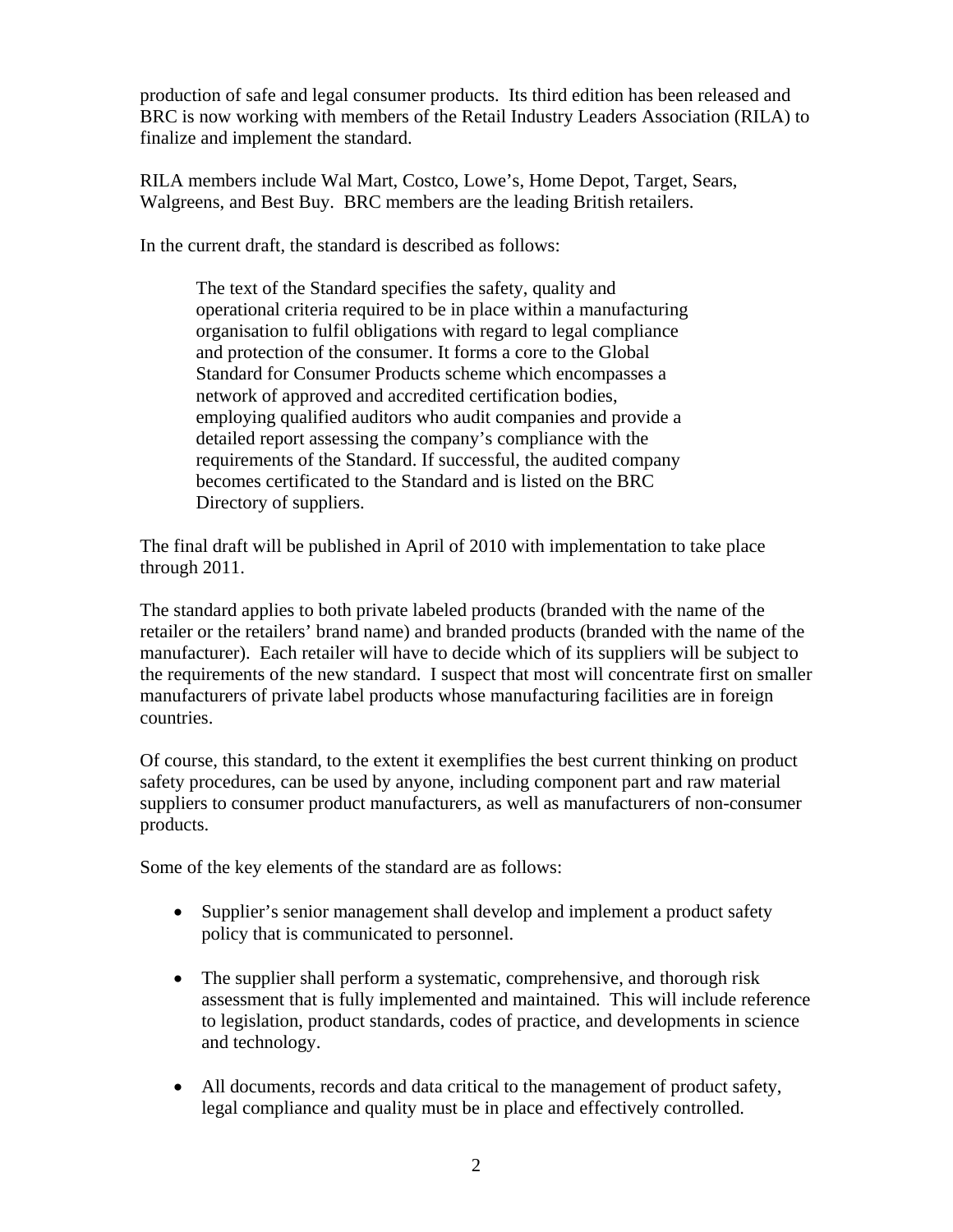- The supplier shall have a clearly defined and documented organizational structure with responsibility for product safety, legal compliance, product quality, and management systems. This organization shall have a named individual with relevant experience and qualifications to be responsible for its management. In addition, the company shall audit the management system to ensure that it is being complied with and is appropriate under the circumstances.
- The supplier shall control all purchasing processes which are critical to product safety, legal compliance and quality. This includes an ongoing assessment which monitors performance of suppliers such as subcontractors and component part suppliers.
- Procedures must be in place to record, investigate, analyze and correct the causes of nonconforming products or the failure to meet standards, specifications and procedures which are critical to product safety, legal compliance and product quality.
- The standard requires an extensive traceability system starting with the identification of components and raw materials and ending with finished products and materials. The company must test the traceability system to ensure that products can be traced. This test must be done at least annually. It is also required that subcontractors and component part suppliers must be able to trace their products to a level appropriate for the risk.
- The supplier must have a plan in place to effectively manage product withdrawal and product recall procedures. These procedures shall be regularly tested, at least annually, and results of the tests retained.

The key additional requirement is that suppliers must have their compliance with the standard confirmed by an accredited third party auditor. These auditors will most likely be the same third-party testing laboratories that currently are accredited to certify compliance with the standards issued pursuant to the Consumer Product Safety Improvement Act and with requirements of the EU Machinery Directive to justify a CE mark.

I have a few preliminary observations concerning this standard

- These requirements are an extensive and comprehensive interpretation of the product safety management procedures that have been around for decades.
- This is not an official consensus standard as you would have from ANSI or ASTM. And the number of retailers that are members of these groups is fairly limited. Therefore, it remains to be seen what effect this will have going forward.
- The inclusion of these requirements in such a document could enhance the acceptability of these procedures for manufacturers of all kinds of products. This could raise the state of the art in product safety as more and more companies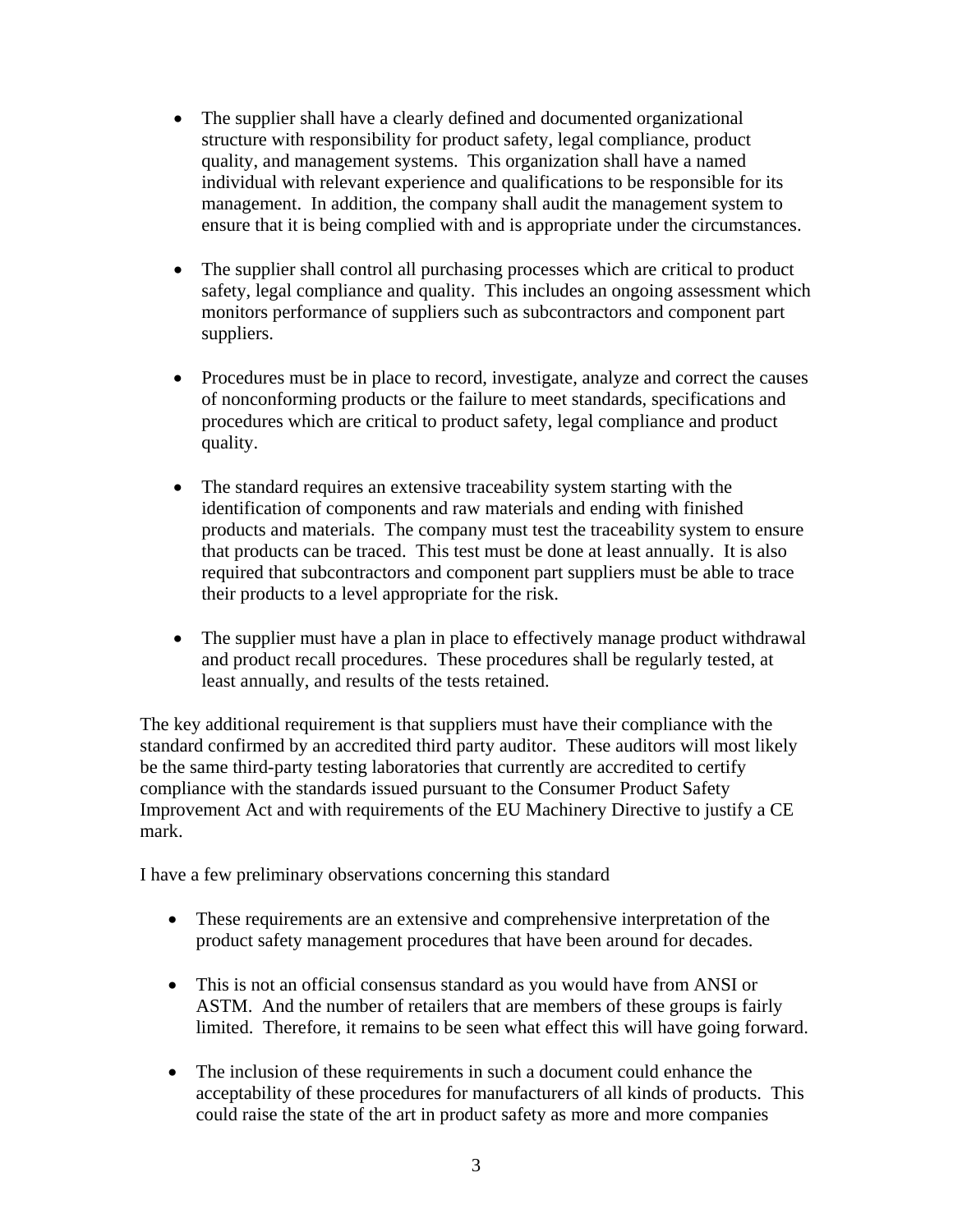adopt these kinds of procedures and documentation controls. However, there are many different ways to improve product safety and many manufacturers do not have to do all of the things identified in this standard to achieve that goal.

- Those manufacturers who are not required by retailers to comply with this standard may still need to explain why they don't comply with the "state of the art" and may suffer the consequences of non-compliance. However, they still have that task today as these procedures have been well-known for decades.
- There will probably be much more documentation available that will be subject to discovery. The standard should increase documentation on safety and quality between the supplier, the retailer, and the third party auditor before and after sale as well as between the OEM and the OEM's suppliers. Some of these documents may prove challenging to explain if an incident occurs and litigation results. And manufacturers will have to worry about whether business confidential information will be disclosed to retailers and possibly competitors.
- A big question is whether such extensive procedures are necessary for the vast majority of manufacturers who already have product safety management programs of some sort in place. In addition, for those manufacturers who already spend lots of time and money on various certifications such as UL or CSA, do they really need to go through another audit process as required by this standard? Retailers who use this standard will need to make some important decisions as to which manufacturers need to comply and whether they really need to be audited.

This process will play itself out this year and next. RILA and BRC are preparing training programs for potential auditors, retailers and manufacturers to educate everyone about the new standard. At this point, it is safe to say that more organized and comprehensive product safety management procedures of some sort will be the norm in the future for many consumer product manufacturers.

## U.S. Consumer Product Safety Commission (CPSC)

The CPSC has always encouraged companies to implement active product safety management programs. It has had available a *Handbook for Manufacturing Safer Consumer Products* for many years. For the current edition of this handbook, see http://www.cpsc.gov/businfo/intl/handbookenglishaug05.pdf.

However, recently, this has become a bit more official. On March 16, 2010, the CPSC Commissioners approved a final rule of factors that their staff will consider in connection with potential civil penalties. While the final rule has not yet been published in the Federal Register, the last draft (Interim final interpretative rule – Federal Register, September 1, 2009) stated clearly that product safety programs would be considered by the staff. The rule states:

**Safety/Compliance Program and/or System**: The Commission may consider, for example, whether a violator had at the time of the violation, a reasonable program/or system for collecting and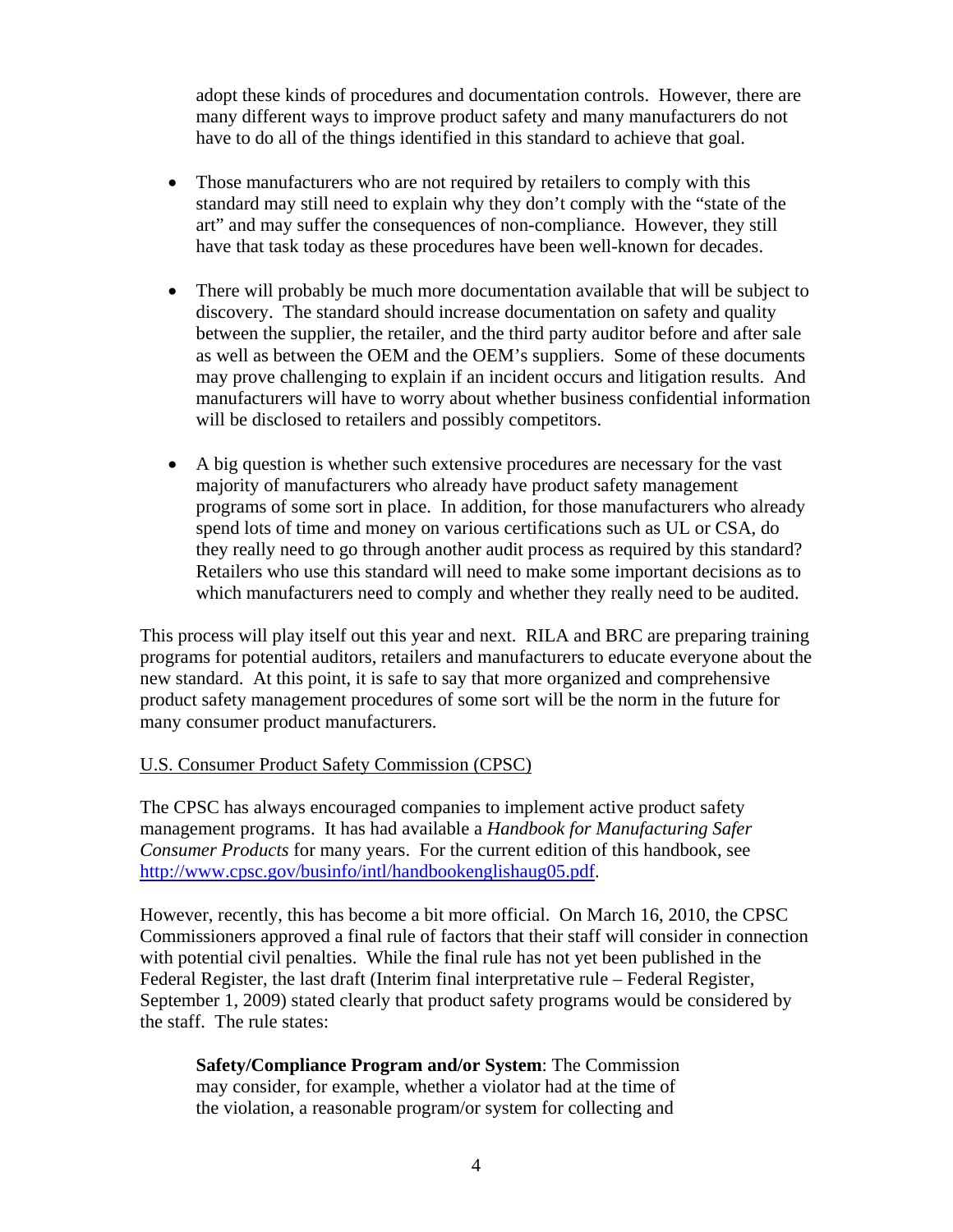analyzing information related to safety issues, including incident reports, lawsuits, warranty claims, and safety-related issues related to repairs or returns; and whether a violator conducted adequate and relevant premarket and production testing of the product(s) at issue.

In addition, the Chair of the Commission released a statement dated March 16, 2010 concerning these new factors which said in part:

The safety/compliance program factor takes into account the extent to which a person (including an importer of goods) has sound, effective programs/systems in place to ensure that the products he makes, sells or distributes are safe. Having effective safety programs dramatically lessens the likelihood that a person will have to worry about the application of this civil penalty rule. Any good program will make sure that there is continuing compliance with all relevant mandatory and voluntary safety standards.

This approach is analogous to the 1992 Federal Corporate Sentencing Guidelines where the existence of comprehensive compliance programs can help mitigate criminal fines imposed by the government against corporations.

Lastly, the establishment of a product safety management program was included in a recent consent decree for civil penalties. In a March 2, 2010 agreement, Daiso Holding, a U.S. subsidiary of a Japanese company, agreed to pay a little more than \$2 million in fines for violating various laws and regulations concerning the sale of toys and children's products.

The consent decree requires Daiso to hire a product safety coordinator to do, in part, the following:

- create a comprehensive product safety program;
- conduct a product audit to determine which of Defendants' merchandise requires testing and certification of compliance with the FHSA, the CPSA, and any other Act enforced by the CPSC; and
- establish and implement an effective and reasonable product safety testing program in compliance with the FHSA, the CPSA, and any other Act enforced by the CPSC

There are many more specific requirements in the consent decree which lead me to believe that this program was instituted at the request of the CPSC. Given the level of the fine and the description of the violations, it is apparent that the CPSC viewed this as egregious. In future penalty cases where the violation is not so significant and the manufacturer already has some safety program in place, it remains to be seen whether such a detailed program would be required.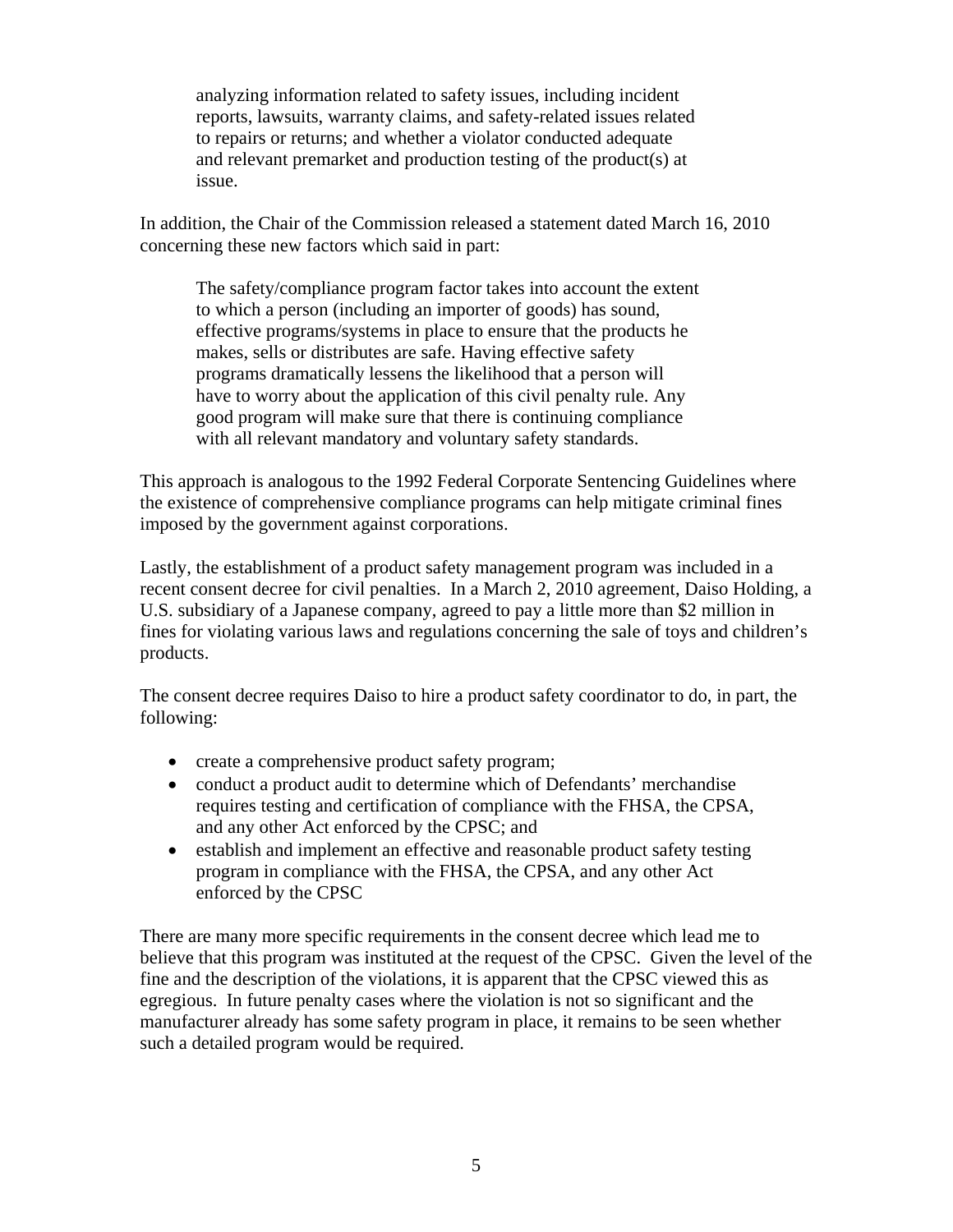Despite that, manufacturers and retailers should take these events as evidence that the CPSC will be less likely to impose heavy penalties if the company can show that they had a system in place which evidenced a real commitment to prevention and compliance.

## Machinery Safety

There have been some developments in the machinery safety area which also expand requirements for some of the safety procedures we are seeing being mandated for consumer product manufacturers.

In 2006, the European Machinery Directive was modified and applies to all machines sold in Europe after December 29, 2009. The EU issued in December 2009 a 337 page guide to the new directive. While this directive does not specifically require many of the management procedures in the RILA/BRC standard, such as a product safety policy, it does include some of them. To see the December 2009 guide, go to http://ec.europa.eu/enterprise/sectors/mechanical/machinery/index\_en.htm.

Risk assessment is a key requirement in this directive. It was not a requirement in the earlier version of the directive which came out in 1998. There are a number of new provisions where the manufacturer must make important design decisions based on a risk assessment. These can't be educated guesses. The procedures must comply with EN ISO 14121-1:2007 - *Safety of machinery — Risk assessment —*Part 1: *Principles*. And the risk assessment must be kept as part of the technical construction file.

In addition, the new directive makes it clear that the machinery, especially safety devices, must be designed for reasonably foreseeable and intended use as well as abnormal or unintended uses. And, the requirements for instructions have been expanded. Last, this new directive contains market surveillance requirements mandating that member countries work together to locate non-complying machinery with a goal of taking them out of service or getting them fixed, and preventing their sale. The Guide makes it clear that manufacturers and government authorities are to use risk assessment to determine if machinery violates the essential health and safety requirements of the Directive and needs to be repaired or replaced. In addition, the authorities can take the machinery out of service by issuing a notice in RAPEX, the safety notification system used for consumer products.

Machinery sold in Europe will need to be redesigned in accordance with new risk assessment procedures and instruction manuals will need to be revised to comply. In addition, manufacturers will have to institute their own market surveillance programs where risk assessment is applied to adverse field experiences. These changes could also impact machines sold in the U.S. To the extent that manufacturers want to sell machinery in the U.S. that is the same as in Europe, they will need to consider this directive as well as U.S. based machinery standards.

Risk assessment is a concept that has been in U.S. machinery safety standards since 2000. However, these standards are being revised right now to make risk assessment mandatory for compliance. (see the ANSI B11 series of standards.)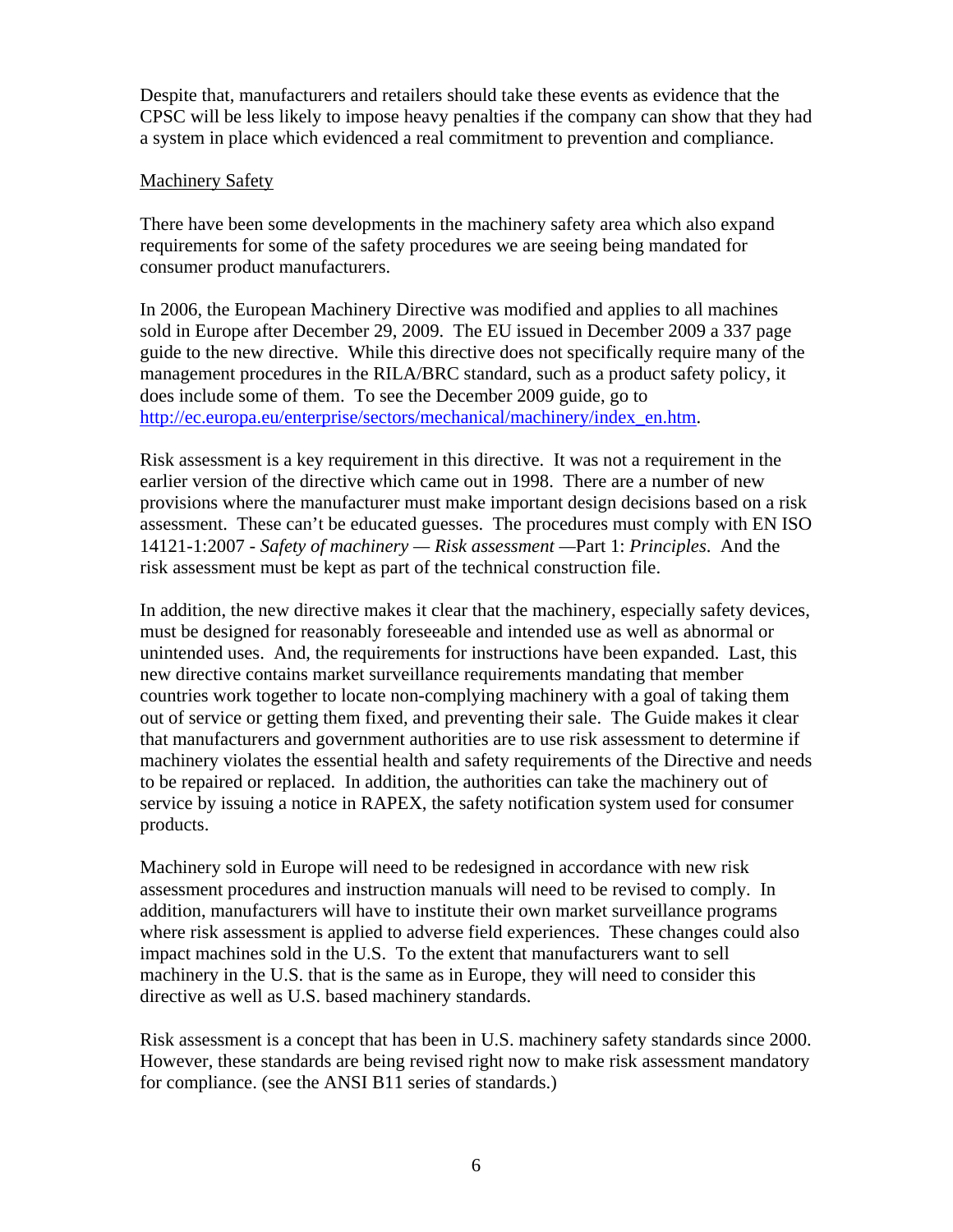Now you might think that requiring risk assessment is not a big deal. However, many manufacturers do not do a formal risk assessment. They design the product to comply with the standards in effect where the product is sold and that's it. Their assumption is that the standards group did a risk assessment and they don't need to. But this guide to the new Machinery Directive raises lots of options in design that need to be resolved by the manufacturer. Therefore, doing a formal risk assessment becomes a necessity.

I have written before about risk assessment and the legal implications of creating those documents. See *"Risk Assessment and Product Liability,"* (with Bruce Main), For the Defense, April 2001 (also available at www.productliabilityprevention.com). The more risk assessments that are performed, the more explaining a manufacturer may have to do as to what they mean, how risk was evaluated, and how final decisions were made.

#### Product Safety Survey

In 2009, a product safety engineer who works in the plastics equipment industry was awarded a PhD in safety engineering. In connection with that effort, he published a dissertation which included a survey of over 30 product safety professionals in the plastics industry.

The engineer, Doug Sten, first reviewed the safety literature and identified the key elements of a safety program as described by those who have worked in the area for many years. He identified 40 key elements of any product safety program and asked these professionals to grade them as Critical, Very Important, and Important. Seventeen elements were described as critical. A review of these seventeen items (as well as all 40) shows that product safety management systems and procedures for consumer products and machinery are pretty similar. Below are the 17 elements viewed as critical:

- Ensure that there is a written corporate product safety policy
- Provide appropriate communications to all employees
- Perform design reviews, assessing intended use vs. misuse
- Perform formal risk assessment as part of design review
- Apply current, industry safety-related design standards
- Produce a prototype of a product before going into production
- Develop a manual that is easy to follow, apply and understand
- Test product for reliability, quality and safety prior to shipment
- Provide clear, emphatic warnings where there remains residual risks
- Design product safety labels that are in compliance with safety standards